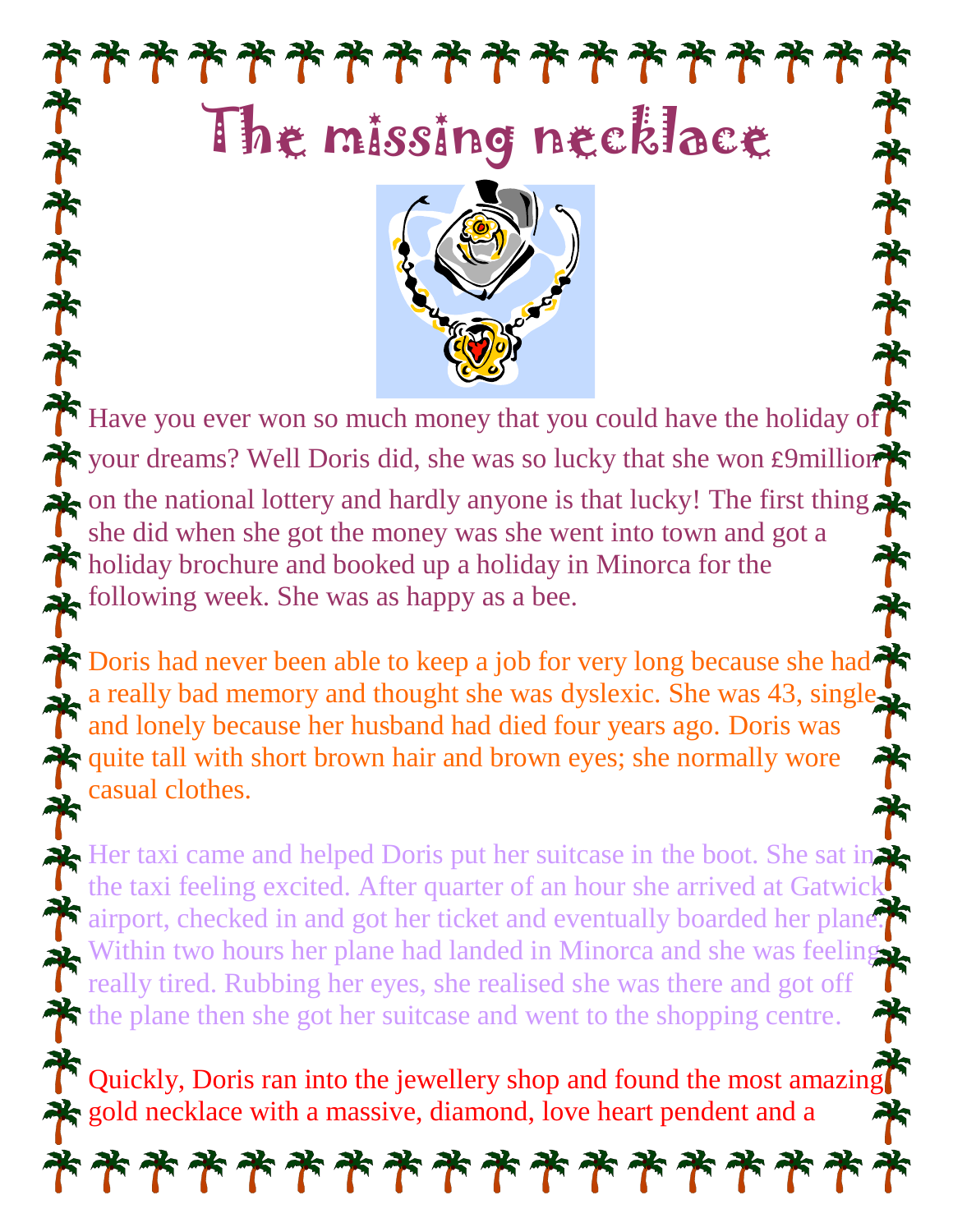## \*\*\*\*\*\*\*\*\*\*\*\*\*\*\*\*

matching ring, which cost  $\epsilon$ 1,200. As she had so much money now, she thought she would buy it. She put it on and even though it was quite a tight choker, she still loved it; she also put on the ring.

Later on she got on the coach and stared at the beautiful views out of her window. Before she knew it, Doris had arrived at her five star hotel. After finding her room and unpacking, she put on her swimming costume and went to the luxury outdoor pool for a swim. Once she got in the pool and started swimming, her precious necklace fell off and landed in the bottom of the pool.

A lady nearby saw what had happened and dived in speedily to grab the necklace. She clasped her hands together tightly as she got out of the pool and ran to her room. After 10 minutes, Doris got out of the pool without noticing that her necklace had gone. Back in her room, Doris tidied up and put on a black dress to go out. Suddenly she realised that her necklace had gone! Luckily her ring was still on her finger. That very instant, Doris went to report it to the police and saw a handsome PC called John.

We will do our best to find it, but before we do that you will have to

describe the necklace to me," explained John. Sadly she told john about her stolen necklace. John bravely asked Doris out for dinner that night and Doris excitedly said yes. Next Doris happily went to her room and changed into a long purple dress with pink high heels and long pink gloves. She put on her special ring over the top of her right glove. She was so excited!

John knocked on Doris door feeling proud of his self "Be right there!" yelled Doris.

\*\*\*\*\*\*\*\*\*\*\*\*